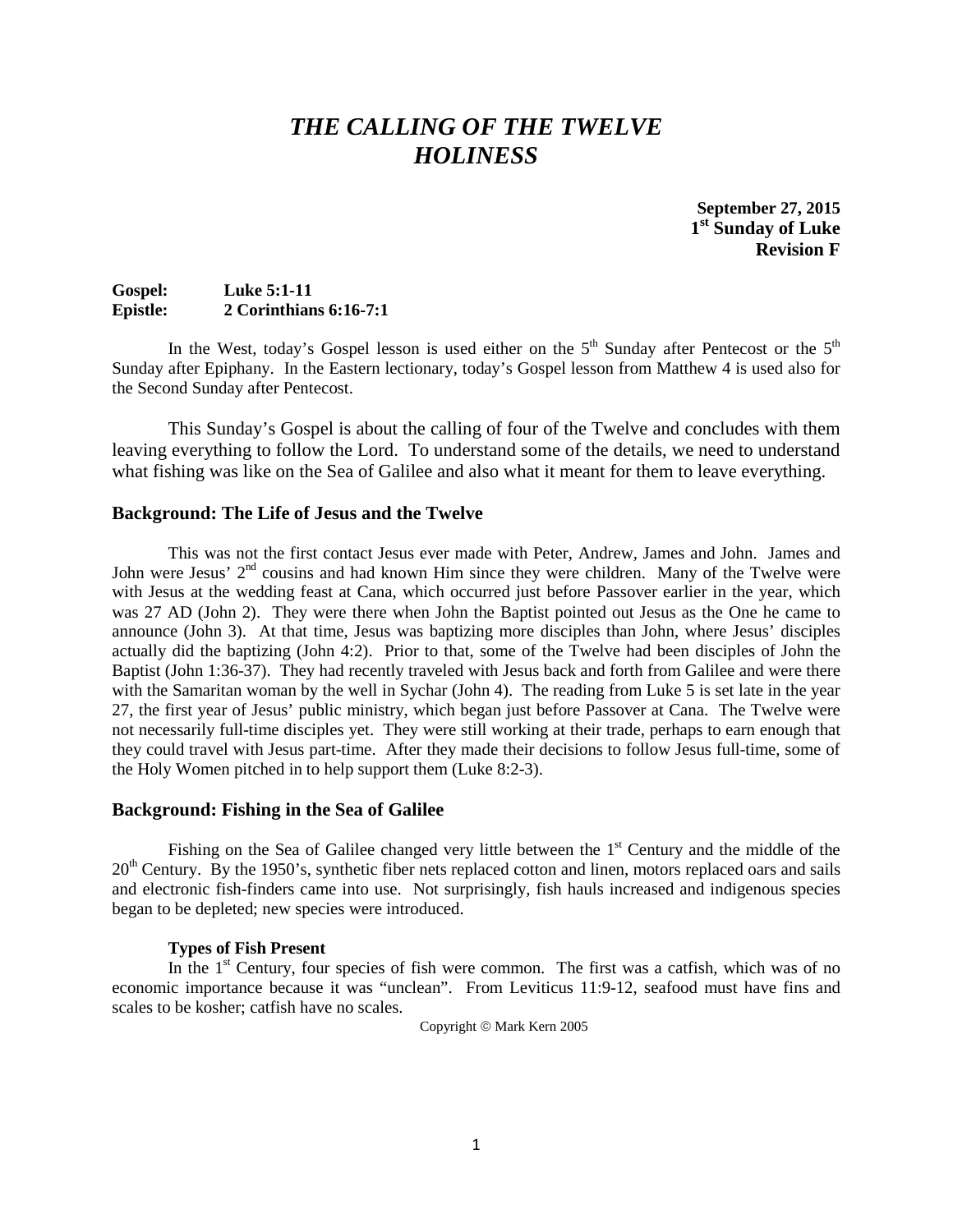The second species was the sardine and represented about half the yearly tonnage taken from the lake. In the story of the feeding of the 5,000 (John 6:9-10) and of the 4,000 (Matthew 15:34-38) the fish that were multiplied were sardines. The city of Magdala on the Western shore of the Sea of Galilee was the center of the sardine pickling industry in the region.

A third species of fish was the barbel, a member of the carp family. The largest of the barbels, the Long-headed Barbel, is a nice looking fish resembling a trout that feeds on small fish and mollusks. The barbel can reach 30 inches in length and can weigh 15 pounds.

The fourth species of fish is called the musht today (meaning "comb" in Arabic) and has a long dorsal fin resembling a comb. The musht feed on plankton and congregate in shoals, especially as cold weather approaches. Since the musht is the only large fish found in shoals, this has to be the species involved in several New Testament accounts. The musht can reach 18 inches in length and can weigh 5 pounds.

The musht is a flat white fish and is often prepared by frying (compare John 21:9). The skeleton consists of an easily detached backbone and relatively few small bones, thus making it easy to eat. Since it is one of the tastiest fish in the lake, it has been called St. Peter's fish from an account in Matthew 17:24-27. Peter paid the Temple tax for Jesus by catching a fish (with a baited hook) and taking a coin from the fish's mouth.

There are two different opinions on why a fish might have a shekel coin in its mouth. Gower stated<sup>[1](#page-1-0)</sup> that the fish involved was the tilapa, also called the musht today. Tilapa carry their eggs and later the young fish in their mouths. Even when they go in search of food for themselves, the young still return to the protection of the mother's mouth. When the mother fish wishes to keep them out, she will pick up an object (a bright one, preferably) and keep it in her mouth to prevent their return. In this case, Gower suggested that the fish had picked up a shekel coin.

However, Peter caught the fish with a baited hook; musht eat plankton and wouldn't respond to bait. Mendel Nun therefore suggested<sup>[2](#page-1-1)</sup> that Peter must have caught a barbel, which is a trout-like fish that would respond to a baited hook. Local traditions, he said, later applied the name "St. Peter's fish" to the more popular eating fish. Nun doesn't mention what a barbel would be doing with a coin in its mouth. This miracle was so great that it would be a small extra feature if it were a musht that responded to Peter's hook.

#### **Fishing Methods**

l

Three types of nets were referred to in both New and Old Testaments. These types of nets have been used for thousands of years and require much different techniques.

The first type, a dragnet (Greek *sagaynay*), is the oldest type and is shown in Figure 1. Typical dragnets or seines were up to 1,000 feet long and 25 feet high. It was spread out by boat 100 yards or more from shore and then hauled to shore by a team of 16 men. Sinkers kept the bottom of the net down and floats kept the top on the surface. When the net reached the shore, the fish were sorted and the catfish were thrown away. This is the type of net referred to in Matthew 13:47-50. This net couldn't be used if the shoreline was rocky or had kelp growing near the shore.

<span id="page-1-0"></span><sup>1</sup> Ralph Gower, The New Manners and Customs of Bible Times, Moody Press, p. 131, Chicago, 1998.

<span id="page-1-1"></span><sup>&</sup>lt;sup>2</sup> Mendel Nun, "Cast Your Net Upon the Waters", Biblical Archaeology Review, Nov./Dec. 1993, pp. 46-56.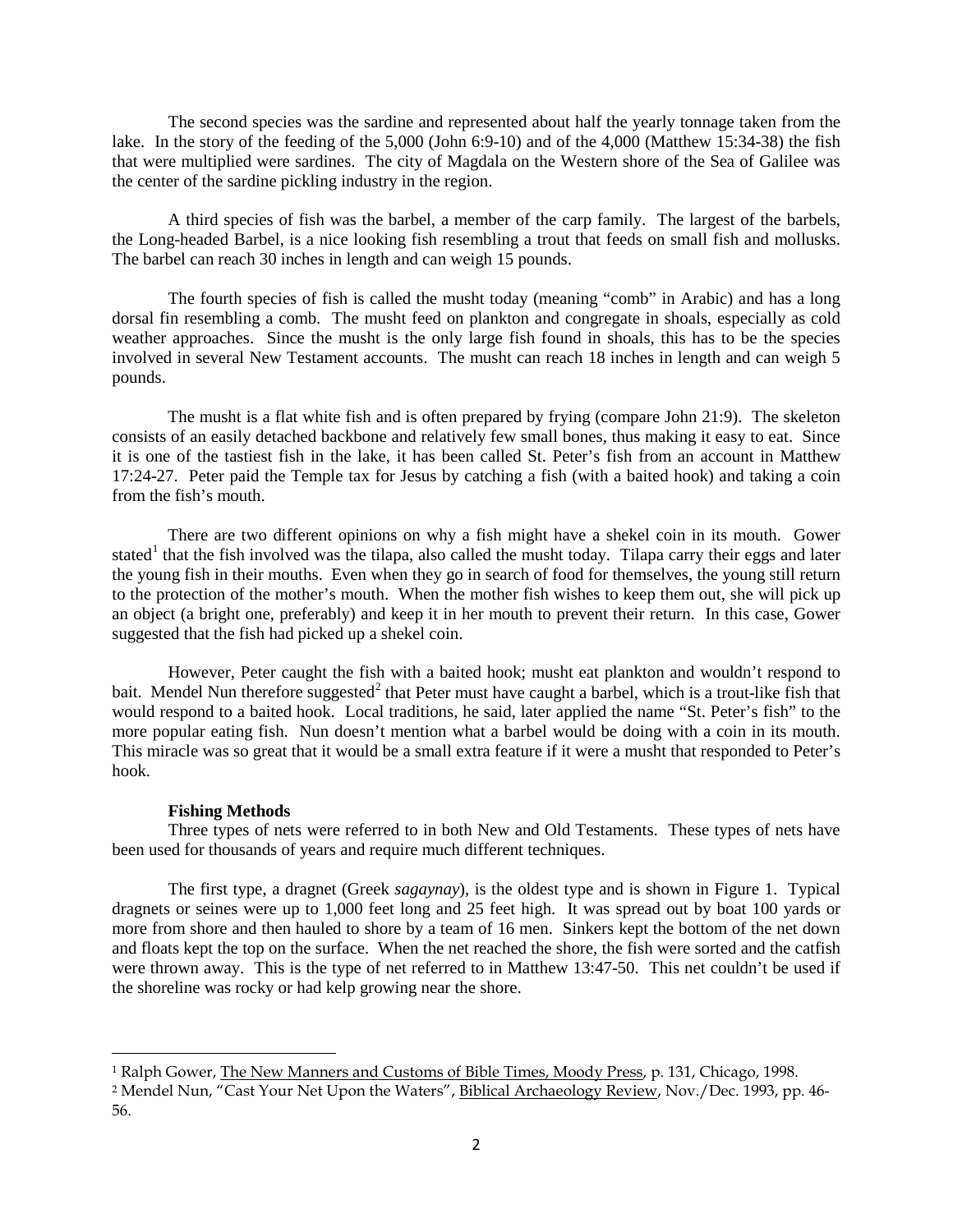A second type of net is a cast net or bag net (Greek *amphilblestron*) and is shown in Figure 2. This type is circular, about 25 feet in diameter and has lead weights all around the outer edge. After the net is thrown and sinks to the bottom, it is either retrieved by a system of cords or by a diver. When Peter and Andrew were called (Matthew 4:18), they were using this net, perhaps catching sardines. When Peter and Andrew left their nets (Matthew 4:20), they left the third type of net: their trammel nets.

A third type of net is called a trammel net (Greek *diktuon*). This type of net has three layers as shown in Figure 3 and was used only at night. It was not useful during the day because the fish could see the weaving and avoid it. Modern synthetic fiber, which is invisible under water, has made trammel nets useful today in the daytime. The trammel net was spread in a crescent shape roughly parallel to the shoreline. The boat that laid the net then quietly maneuvered toward shore between the net and the shore. All of a sudden the fishermen in the boat started making racket by beating the water with oars or stamping on the bottom of the boat. The frightened fish headed for deep water — right into the net and became entangled.

The trammel net was lowered and hauled up perhaps a dozen times during the night. Early in the morning the net was washed, repaired and hung up to dry, thus preparing for the next night's work.

A variation of the trammel net usage is called the veranda method<sup>[3](#page-2-0)</sup> and is used during the daytime.

# **Gospel: Luke 5:1-11, Matthew 4:18-22, Mark 1:16-20**

#### **Implications of the Miracle of the Fish**

 $\overline{\phantom{a}}$ 

The type of net referred to in Luke 5 is the trammel net. Peter, Andrew, James and John had been fishing all night and had caught nothing. Jesus arrived early in the morning while they were finishing up using bag nets (Matthew 4:18) and He taught from Peter's boat for a while. After Jesus stopped teaching, He said to Peter, "Launch out to deep water and let down the (trammel) nets" which had already been washed and hung up to dry. Peter protested that this was pointless: the nets weren't useful in deep water, or in the daytime and this would require re-washing the nets; but he did so anyway. Having done so, Peter encountered such a catch that (1) the net started to break, (2) the boat almost sank due to the weight of the catch, and (3) Peter had to call James and John over to help, and filled both boats. The Gospel lesson account was especially remarkable because the fish can see the nets during the daytime and can easily escape entanglement.

Comparing a similar catch they encountered under similar circumstances following the Resurrection, they caught 153 large fish (John 21:1-12). These fish from John 21:11 were probably the musht since they were caught near shore (100 yards out); the haul was then around 600 pounds of fish, figuring an average of four pounds each.

Since the catch in our Gospel lesson was taken in deep water (Luke 5:4), it was probably a school of large barbel. In John 21, the 153 fish are referred to as "a multitude of fish" (Luke 5:6) and "full of large fish" (Luke 5:11). The quantity of the catch is referred to as "a great number of fish" (Luke 5:6). The net did not break in John 21 (although the catch was large) but the net did start breaking in Luke 5. If there were also around 150 fish in the Luke 5 catch, this would represent about a ton of fish, figuring 10- 15 pounds per barbel. To get a better idea of the quantity of fish, these boats were the same ones that the Twelve rowed across the Sea of Galilee during a storm in Mark 4:36-38. In order to work at night to lay nets that are hundreds of feet long, the boat was a larger-than-average rowboat. There was probably room

<span id="page-2-0"></span><sup>3</sup> For more information, see Biblical Archaeology Review, Nov./Dec. 1993, pp. 46-56.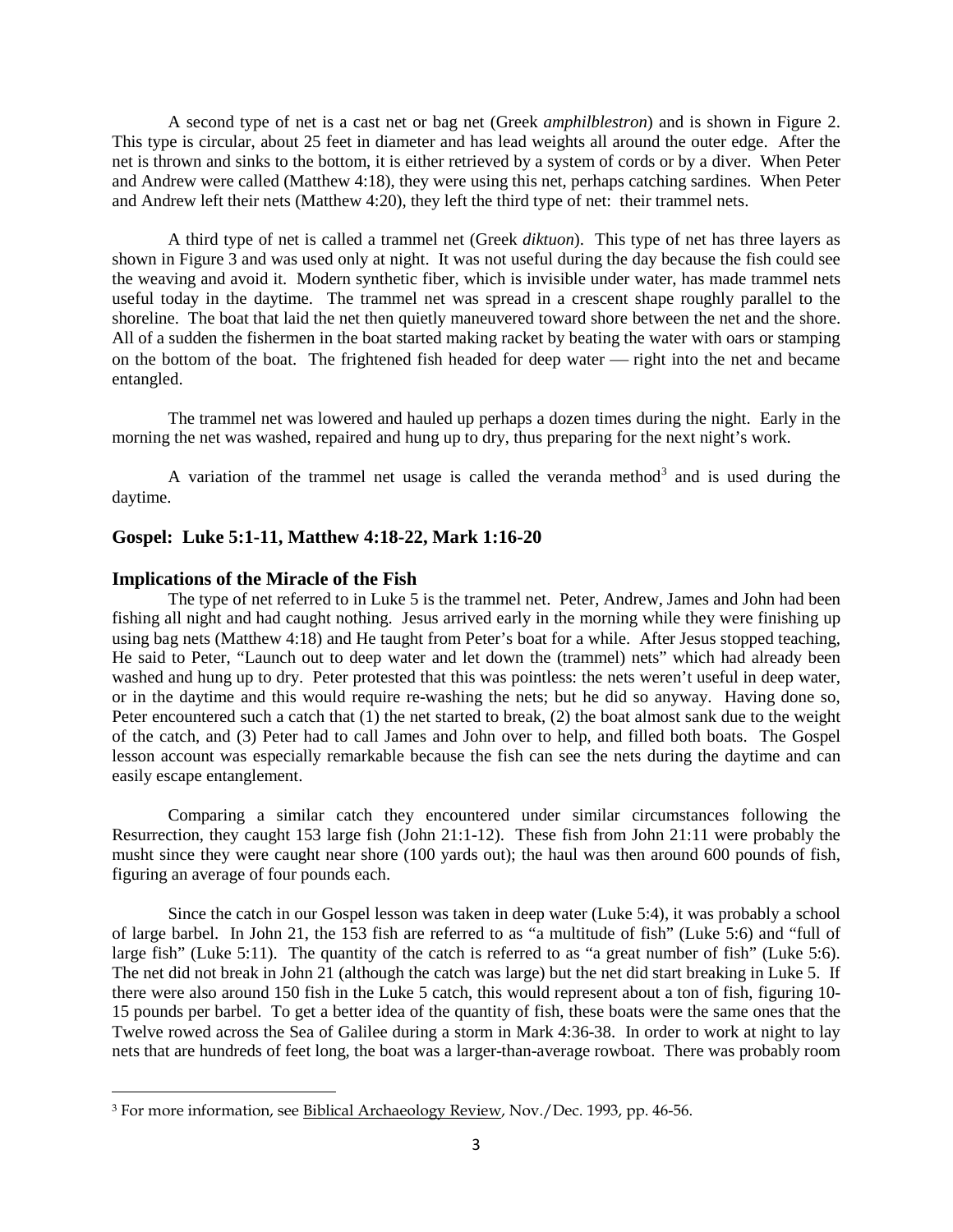for at least six adults plus space for Jesus to sleep. This means that the boat could probably carry over 1,000 pounds of fish plus two crewmembers. Since both boats were filled to the point of almost sinking (Luke 5:7) this represented quite a haul! Especially since a good night's catch (working all night, letting down the nets 12-15 times) was only about 200 pounds.

Peter, Andrew, James, John and the rest of the crew were understandably astonished at the size of the catch especially coming in the daytime. Peter's remark "Depart from me, for I am a sinful man!" is reminiscent of that of Isaiah after having seen the Lord in His temple (Isaiah 6:1-7). Many times, the closer we get to the Lord, the more we realize our own sinfulness. From the Lord's reply, "Do not be afraid", there was more than just simple surprise but some fear and trembling also at the magnitude of the Lord's miracle. One might note Peter's progression over the course of the Gospel lesson from calling Jesus "Master" (Luke 5:5) to calling Him "Lord" (Luke 5:8).

Some of the Twelve had been called earlier, but as disciples, not as Apostles. From the Gospel account, they wouldn't just go out into deep water and let down their nets for a stranger, especially being tired after fishing all night and just having finished cleaning their nets. We get some insight into the earlier calling of these same four Apostles by Jesus (John 1:43-51), where they were still part-time fishermen at that time. After the calling of today's Gospel lesson, they left everything (Luke 5:11) and were soon sent out by themselves to heal the sick, raise the dead, cleanse lepers and cast out demons (Luke 9:1-10). The earlier calling (John 1:43-51) is used in the Eastern lectionary for the First Sunday in Lent and focuses on the calling of Nathanael. The calling of the rest of the Twelve Apostles took place shortly after today's Gospel lesson where the Lord put His team all together (Luke 6:12-16).

Tertullian pointed out<sup>[4](#page-3-0)</sup> that the Prophet Jeremiah had predicted the calling of the fishermen as Apostles. When the fishermen left their nets, they understood that this was what Jeremiah had predicted.

> "Out of so many kinds of occupations, why did Christ have such respect for that of fishermen, as to select from it for Apostles Simon, his brother and the sons of Zebedee? For this account was not written down just to bring out Peter's trembling at the very large catch of fish, where the Lord's response was, 'Do not be afraid! From now on you will catch men' (Luke 5:10). By saying this, He suggested to them the meaning of the prophecy, that it was He who by Jeremiah had foretold, 'Behold, I will send many fishermen; and they shall fish them' (Jeremiah 16:16), that is, men. When they left their boats and followed Him, they understood that it was He who had begun to accomplish what He had declared by Jeremiah".

## **The Humility of the Apostles**

 $\overline{\phantom{a}}$ 

The beginning of the work of the Twelve Apostles was characterized by a deep humility and awe at what the Master could do. This kind of humility was also characteristic throughout the Early Church where people did good works without seeking credit for it. John Chrysostom described<sup>[5](#page-3-1)</sup> Peter's humble words, "Depart from me" (Luke 5:8), as the foundation of a blessed walk with God. As we apply this attitude to all aspects of our life and work, we will find ourselves praised by God and man.

<span id="page-3-0"></span><sup>4</sup> Tertullian, The Five Books Against Marcion, II, ii, 4, 9.

<span id="page-3-1"></span><sup>5</sup> John Chrysostom, Homilies on Matthew, III, 8.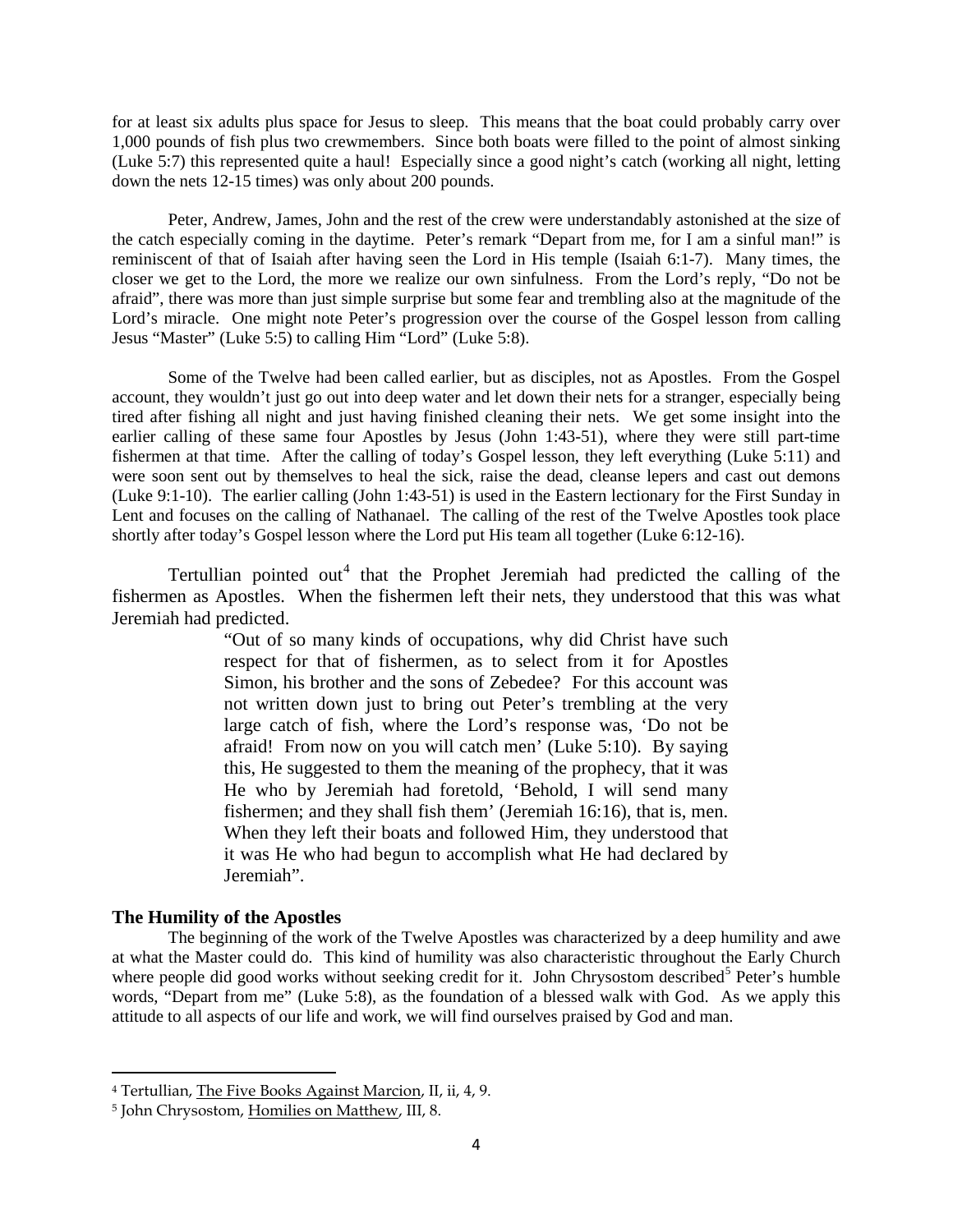"Let us beware of saying anything about ourselves, for this renders us both odious with men and abominable to God. For this reason, the greater the good works we do, the less let us say of ourselves; this being the way to reap the greatest praise both with men and with God. Demand not a reward that you may receive a reward. Confess yourself to be saved by grace, that He may profess Himself a debtor to you; and not for your good works only, but also for such rightness of mind".

"For when we do good works, we have Him debtor not for our good works only; but when we do not think we have done any good work  $($ ), then this disposition itself is equivalent to good works. For should this be absent, good works will not appear great! In the same way, when we have servants (Luke 17:10), we should most approve them when, after having performed all their service with good will, they do not think they have done anything great. It was in this way that the centurion said, 'I am not fit that you should enter under my roof'; because of this, he became worthy, and was 'marveled at' above all Jews (Matthew 8:8-10). In the same manner, Paul said, 'I am the least of the apostles' (1 Corinthians 15:9); because of this he came to be regarded first of all. So likewise John the Baptist: 'I am not fit to loose the latchet of His shoe' (Mark 1:7). Because of this he was the 'friend of the Bridegroom' (John 3:29), and the hand which he affirmed to be unworthy to touch His shoes, this did Christ draw onto His own head<sup>[6](#page-4-0)</sup>. So Peter said, 'Depart from me, for I am a sinful man' (Luke 5:8); because of this he became a foundation of the Church".

"For nothing is so acceptable to God as to number one's self with the last. This is a first principle of all practical wisdom. For he that is humbled, and bruised in heart, will not be vainglorious, wrathful, envious of his neighbor, and will not harbor any other passion. For if a man, by mourning for things pertaining to this life, drives out all the diseases of his soul, much more will he, who mourns for sins, enjoy the blessing of selfrestraint".

John Chrysostom also stated<sup>[7](#page-4-1)</sup> that our life is like living in a foreign country, where the Lord's Presence is our real home. If someone were to repay us a debt, it would be better for us to receive it at home, not away from home. Yet even in this life we will receive a hundred-fold. The Apostles gave up everything, and the result was that the world opened their homes to them.

"If anyone were to owe you gold, while you were staying in a foreign country, and you had neither servants, nor any means to convey it across to the place of your abode, if he were to promise to pay you the loan, you would ask him to have it paid down not in the foreign land, but at home. In the same fashion, do you think it would be right to receive those spiritual and unutterable things in this world? This would be madness! For if you received them here, you would have them corruptible certainly; but if you wait for that time, He will repay you them incorruptible. If you receive here, you get lead; but if you get them there, it would be refined gold. Still He does not deprive you of the goods of this life. For along with that promise He has placed another also, to the following effect. Everyone that loves the things of the world to come, shall receive 'a hundred-fold in this life present, and shall inherit eternal life' (Matthew 19:29). If then we do not receive the hundred-fold, it is ourselves that are to blame for not lending to Him, Who can give so much; for all who have given have received much, even though they gave but little. For what great thing did Peter give? A broken net (Luke 5:6, 11), and a rod and a hook only! Yet still God opened to him the houses of the world, and spread before him land and sea, and all men invited him to their home. Or rather they

 $\overline{\phantom{a}}$ 

<span id="page-4-0"></span><sup>6</sup> Alluding to the laying on of hands at Jesus' baptism from Matthew 3:14-15.

<span id="page-4-1"></span><sup>7</sup> John Chrysostom, Homilies on Romans, VII, v. 31.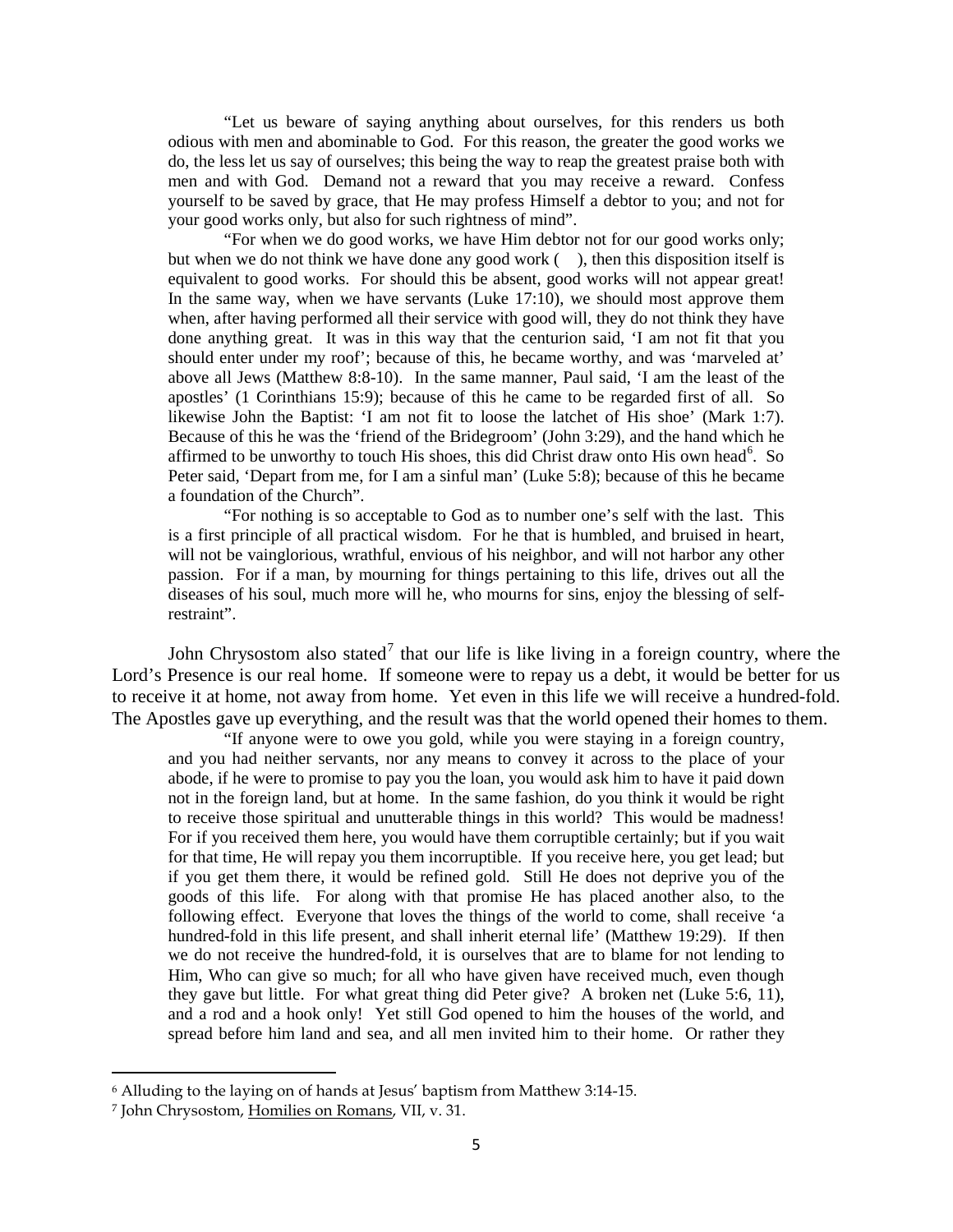sold what was their own, and brought it to the Apostles' feet, not so much as putting it into their hands, so great was the honor they paid him".

The significance of the Twelve Apostles is brought out by the question the Twelve asked Jesus: "What shall they have after having left all to follow him?" (Matthew 19:27) Jesus replied that they "will sit on twelve thrones judging the Twelve Tribes of Israel" (Matthew 19:28).

When Jesus first called the four Apostles (John 1:42), He prophesied that Peter would be called Cephas, meaning a rock or stone. Cephas is a name that comes from the Chaldean word "*kafe*" meaning rock; "*petra*" is the Greek counterpart meaning a large rock.

A little over a year after the four were called, following the death of John the Baptist, Jesus made His famous statement about the Church and how the Gates of Hades shall not prevail against it (Matthew 16:18). This was in response to Peter's confession (Matthew 16:17), which is the "rock" that Jesus had spoken of earlier. Jesus went on to say that He would give the keys of the Kingdom of Heaven to the Twelve. Whatever they bind on earth shall be, having been bound in heaven. And whatever they loose on earth shall be, having been loosed in heaven (Matthew 16:19). The Twelve, who have established the foundation of the Church (Revelation 21:14) with Christ as the Cornerstone (Ephesians 2:20), have already begun to judge the Twelve Tribes of Israel and have been doing so now for almost two millennia. The Church today is responsible before God to maintain the connection with the Twelve and the Cornerstone in order that this just judgment may continue for our benefit<sup>[8](#page-5-0)</sup>. In doing this, the Church helps us to focus on loving the Lord our God with all our heart, soul and strength, and our neighbor as our self. And by doing that, we will obtain a good defense before the dread judgment seat of Christ as we pray in the various services.

 $\overline{\phantom{a}}$ 

<span id="page-5-0"></span><sup>8</sup> This theme occurs again in mid-July when the Orthodox lectionary remembers the Fathers of the First Six Ecumenical Councils.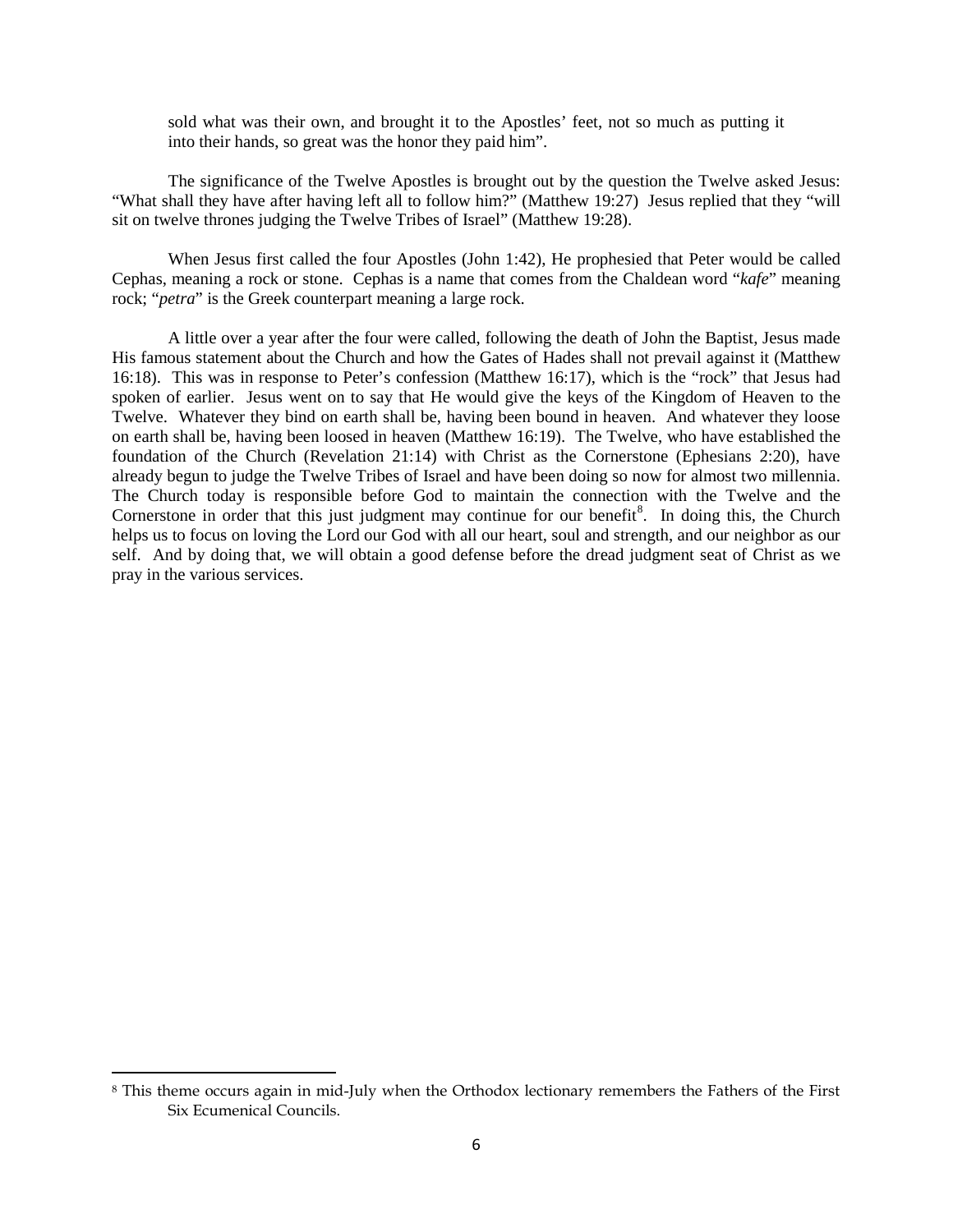# **Figure 1**

# **Use of a Dragnet or Seine**



# **Figure 2**

**Use of a Cast Net**

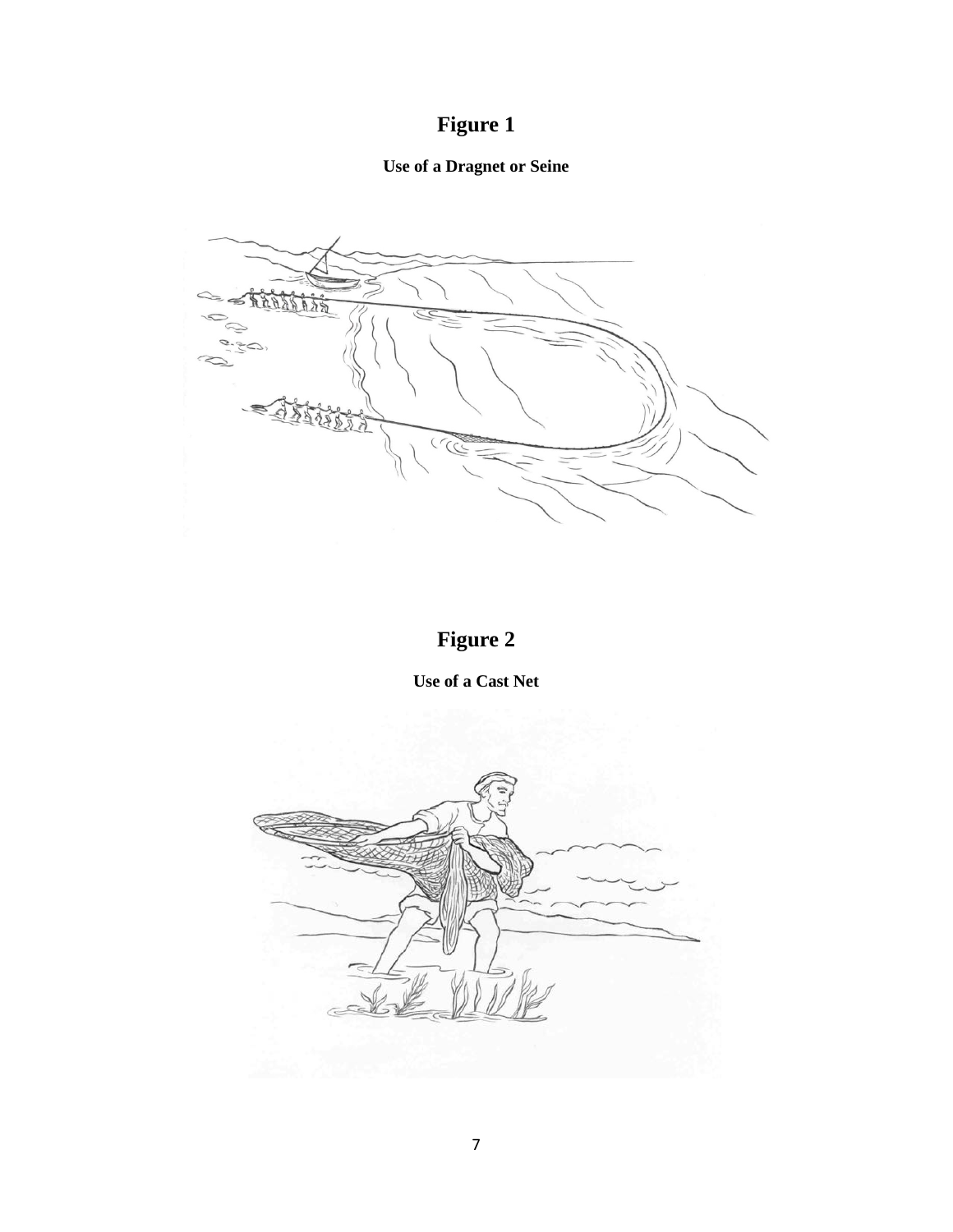# **Figure 3**

**The Webbing of a Trammel Net**

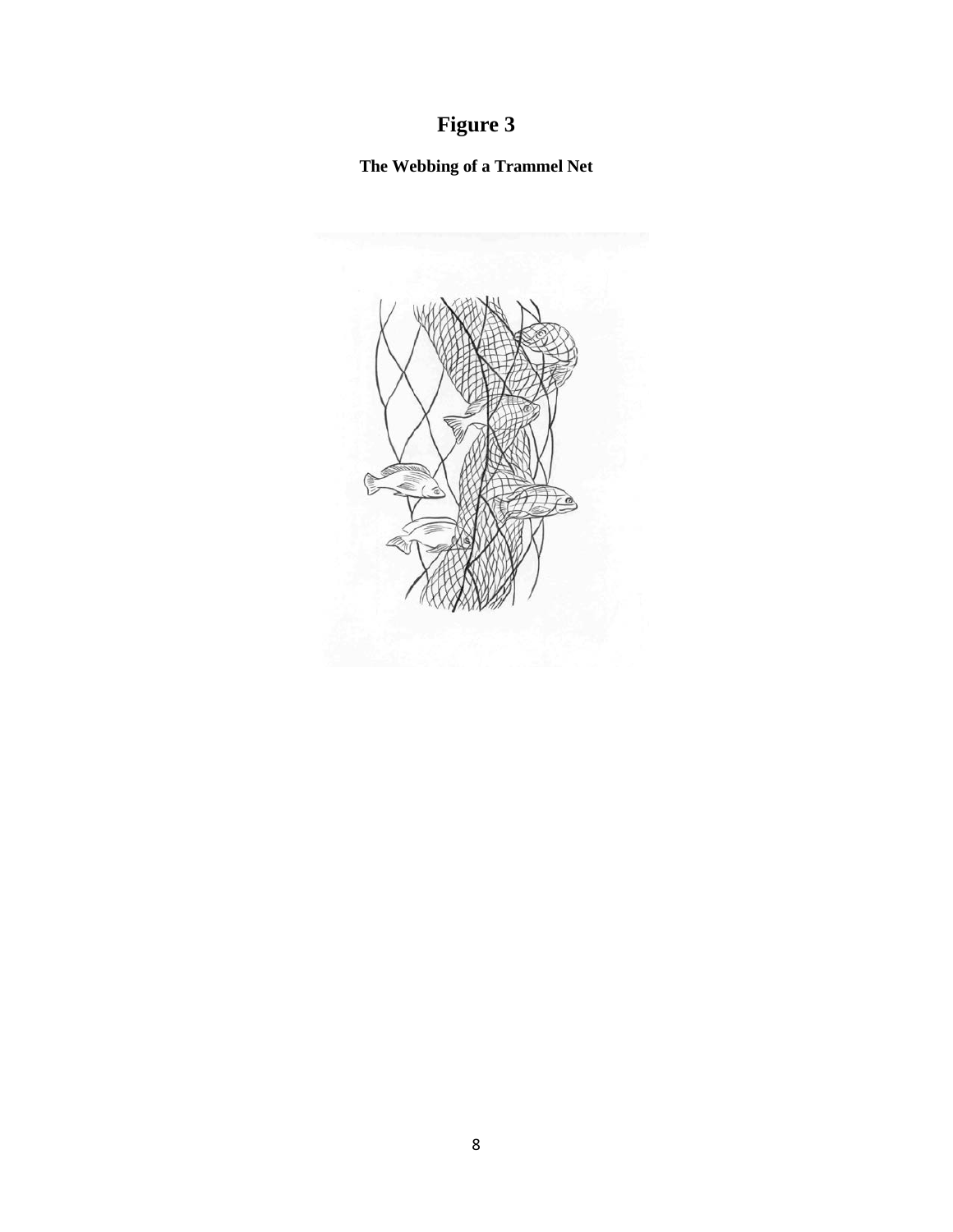# *HOLINESS*

## **September 27, 2015 17th Sunday after Pentecost Revision C**

# **Epistle: 2 Corinthians 6:16-7:1**

Today's Gospel lesson is used in the West either at about this time of year (leading up to Lent and Easter) or in mid-August. Today's Epistle lesson is not used at all in the Western lectionary for Sundays.

#### **Word Study: Holiness versus Uncleanness**

There are a number of different words in the Greek New Testament that speak of holiness and sacred things versus uncleanness, defilement and contamination. Table I lists some definitions of Greek words. There are five root words listed that have different forms (noun, verb, adjective, etc.) and different connotations (the state of, the quality of), etc. To get a practical understanding of these words, let us look at how the root word is used in the New Testament.

Hagios is used as the name for the Holy Spirit (*Hagion Pneuma).* The Lord Jesus is referred to using *hagios:* "...the holy (*hagion)* thing being born (of Mary) will be called Son of God" (Luke 1:35). Some other uses of *hagios* are as follows:

| <b>HOLY THING, PERSON</b>          | <b>SOME REFERENCES</b>               |
|------------------------------------|--------------------------------------|
|                                    |                                      |
| The Holy Prophets                  | Luke 1:70, Acts 3:21, 2 Peter 3:2    |
| The Holy Apostles                  | Ephesians 3:5                        |
| The Holy Scriptures                | Romans 1:2                           |
| The Holy Angels                    | Matthew 25:31, Acts 10:22            |
| Jerusalem (The Holy City)          | Matthew 27:53, Revelation 11:2       |
| New Jerusalem (The Holy City)      | Revelation 21:2, 10; 22:19           |
| Mosaic Law (the Holy Covenant, The | Luke 1:72, 2 Peter 2:21, Romans 7:12 |
| Holy Commandment)                  |                                      |

Copyright © Mark Kern 2001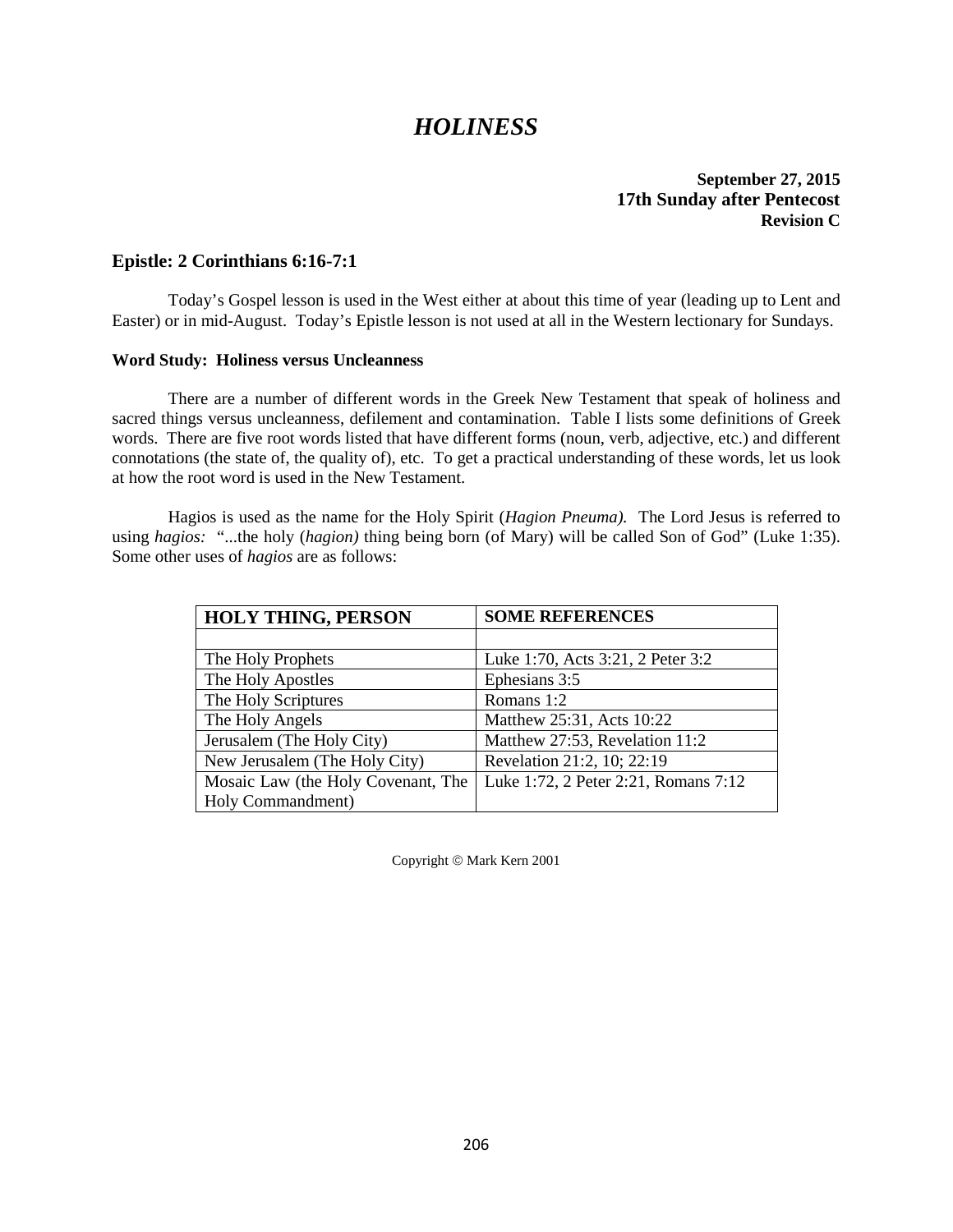| <b>GREEK WORD</b> | <b>DEFINITIONS</b>            | <b>REFERENCE # IN</b><br><b>STRONG'S DICTIONARY</b> |
|-------------------|-------------------------------|-----------------------------------------------------|
|                   |                               |                                                     |
| <b>HAGIOS</b>     | the saints or the sacred ones | 40                                                  |
| Hagiazo           | to purify, make holy          | 37                                                  |
| Hagiasmos         | purification, state of purity | 38                                                  |
| Hagion            | a sacred thing                | 39                                                  |
| Hagiotes          | state of sacredness           | 41                                                  |
| Hagiosune         | quality of sacredness         | 42                                                  |
|                   |                               |                                                     |
| <b>AKATHARTOS</b> | impure in the demonic sense   | 169                                                 |
| Akathartes        | state of impurity             | 168                                                 |
| Akatharsia        | quality of impurity           | 167                                                 |
|                   |                               |                                                     |
| <b>KOINOS</b>     | common                        | 2839                                                |
| Koinoo            | to make common                | 2840                                                |
|                   |                               |                                                     |
| <b>MIAHINO</b>    | to contaminate                | 3392                                                |
| Miahsma           | contamination, the effect     | 3393                                                |
| Miahsmos          | contamination, the act        | 3394                                                |
|                   |                               |                                                     |
| <b>MOLUNA</b>     | to make black, to soil        | 3435                                                |
| Molusmos          | a stain                       | 3436                                                |

**TABLE I Greek Words Describing Holiness & Defilement**

Quite opposed to *Hagios* is the word *Akathartos*. While *Hagios* is used for the Holy Spirit, the most prolific use<sup>[9](#page-9-0)</sup> of *Akathartos* is for "unclean" spirits *(akatharton pneuma)* that Jesus, the Twelve, the Seventy and others cast out of people. *Akathartos* is also used together with other words such as adultery, fornication, greediness, lewdness, covetousness, etc. For example:

- "Now the works of the flesh are evident, which are: fornication, uncleanness (*akatharsia*) lewdness, idolatry, sorcery, hatred, etc." (Galatians 5:19)*.*
- Those alienated from God because of hardness of heart have "given themselves over to lewdness to work all uncleanness (*akatharsias*) in greediness" (Ephesians 4:19).
- "But fornication and all uncleanness (*akatharsia*) or greediness, let it not be named among you" (Ephesians 5:3).
- "Therefore put to death your members which are on the earth: fornication, uncleanness (*akatharsian*), passion, evil desire, and covetousness, which is idolatry" (Colossians 3:5).
- The ungrateful, who professed to be wise and worshipped creation, "God gave them over in the desire of their hearts to uncleanness (*akatharsian*) to dishonor their bodies among them" (Romans 1:24).

Not as commonly used is the word *Moluno*, which comes from the Greek word meaning black, and therefore means to blacken or make dirty. It's only used four times in the New Testament; once in our Epistle reading (2 Corinthians 7:1). The other three uses are 1 Corinthians 8:7, Revelation 3:4, 14:4.

l

<span id="page-9-0"></span><sup>9</sup> Matthew 10:1, 12:43; Mark 1:23-27; 3:11, 30; 5:2-13; 6:7; 7:25; Luke 4:33-36; Luke 6:18; 8:29; 9:42; 11:24; Acts 5:16, 8:7; Revelation 16:13, 18:2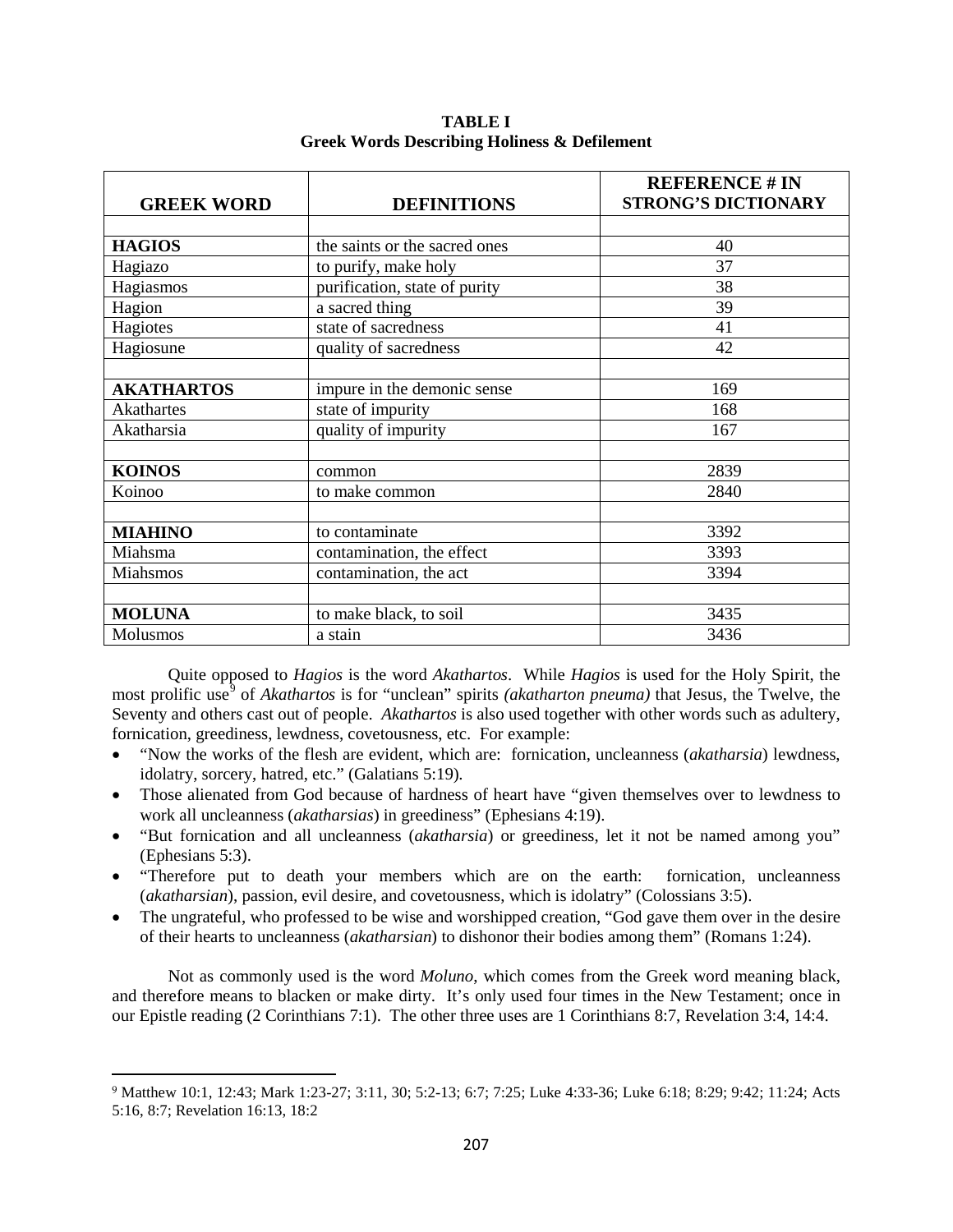The Epistle reading starts off with a series of contrasts:

| righteousness | lawlessness   |
|---------------|---------------|
| light         | darkness      |
| Christ        | <b>Belial</b> |
| believers     | unbelievers   |
| temple of God | idols         |

What is Belial? Belial here is a word borrowed from Hebrew meaning worthless. It is used a number of times in the Old Testament as "son of Belial" or "man of Belial" usually translated "worthless one" or "worthless man". But it goes deeper than just worthlessness. Solomon referred to a man of Belial (Proverbs 6:12) as one who devised evil continually, and spoke of seven abominations that the Lord hates that were characteristic of the men of Belial. (Proverbs 6:16-19):

- Haughty eyes
- A lying tongue
- Hands that shed innocent blood
- A heart that devises wicked plans
- Feet that run to evil
- A false witness who utters lies
- One who spreads strife among brothers

These characteristics go deeper than just worthlessness; they're of demonic origin and imply *akathartos*. David stated that the only way to deal with men of Belial was with iron and the shaft of a spear (2 Samuel 23:6-7), probably because they can't be trusted to follow orders. What agreement can Christ possibly have with Belial?

Paul makes these contrasts to say that we are the temple of the Living God (2 Corinthians 6:16). He then quotes from Ezekiel 37:26-27, which in turn refers to the restored Kingdom of God that lasts forever. "I will dwell in them" as one dwells in a Temple (v.16).

John Chrysostom comments on this as follows: "Do you bear God within you and yet run to them (lawlessness, darkness, Belial, etc.)? God, who has nothing in common with them? And in what way can this deserve forgiveness? Bear in mind Who walks and Who dwells in you" (Homily XIII on 2 Corinthians 6).

Continuing with the Old Testament Temple analogy, Paul quoted from Isaiah 52:11 which contains mixed images from the restored Old Testament Kingdom and the future coming of the Kingdom of God in glory. Referring to the contrasts (Christ - Belial), Paul used the Isaiah 52 passage to encourage the Corinthians to "come out from among them and be separate. Do not touch anything unclean (*akathartos, i.e., demonic)* and I will receive you" (v.17). Paul is not reimposing the Mosaic Law rituals regarding washings; he is warning against something sinister involved with being unequally yoked (v.14). Verse 18 follows with a loose paraphrase of 2 Samuel 7:14 which speaks of the close relationship between King David and the Lord.

Paul concludes "let us cleanse (*katharia,* the opposite of *akathartos)* ourselves from all filthiness (*moluno* or blackening, staining) of the flesh and spirit, perfecting holiness (*hagiosune* as in the saints, *hagios,* and the Holy Spirit, *Hagion Pneuma)* in the fear of God" (7:1). Chrysostom pointed out that Paul did not say to avoid intermixing with unbelievers, but to avoid being yoked with them.